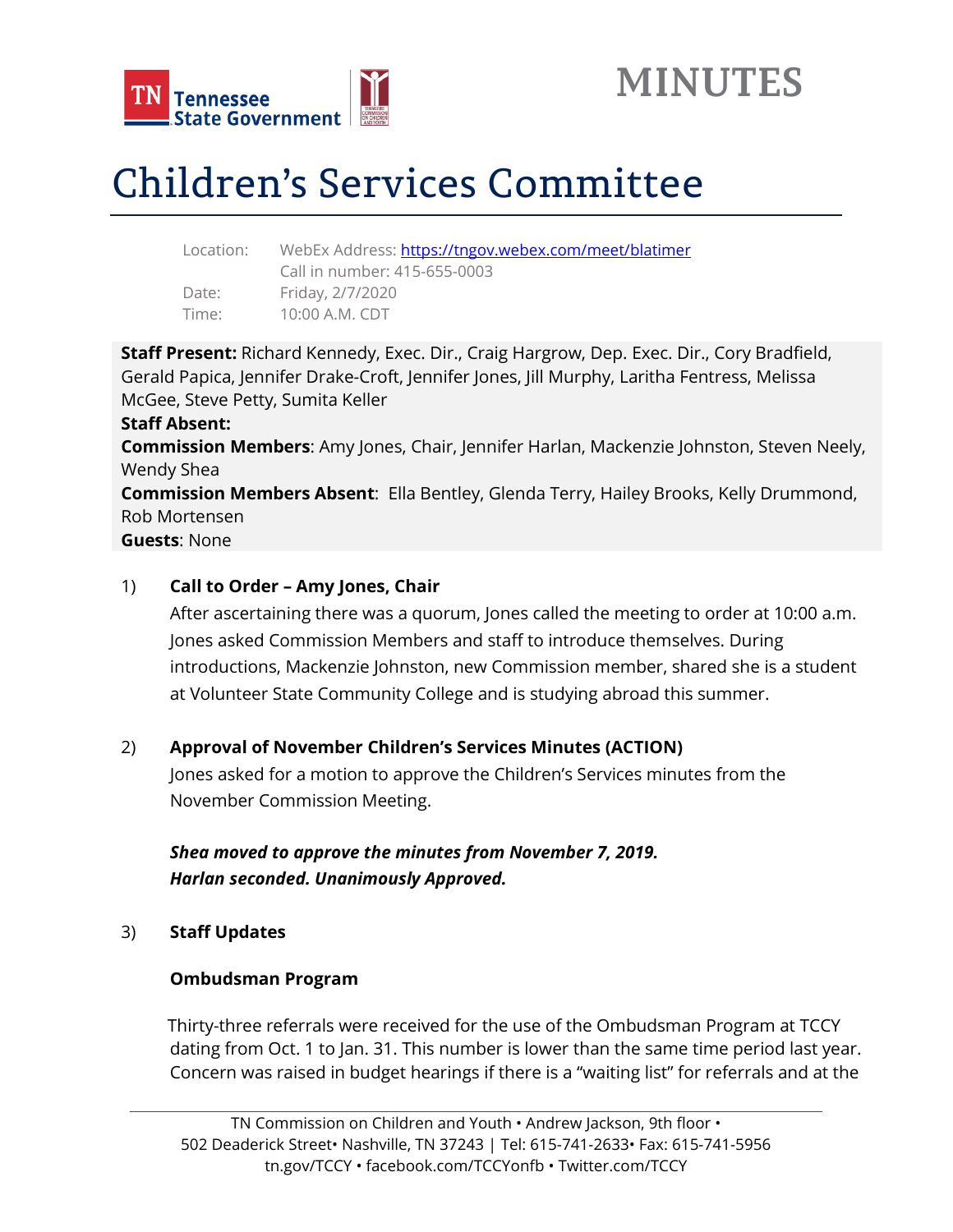

## **MINUTES**

moment we do not have a waiting list. The Foster Care Review Board (FCRB)s are taking longer to meet due to more children (especially very young children) entering the foster care system. Last December, two DCS teenagers were sponsored by several TCCY staff to procure gifts that they wanted for Christmas. All the gifts, plus more, were delivered to their respective foster homes. This effort is a yearly project by TCCY and has been successful for over ten years.

### *Building Strong Brains*

In December, TCCY wrapped up the last of its planned Training for Trainers events for FY 2020. To date, TCCY has trained 1,150 geographically- and sector-diverse individuals. Reports indicate these trainers have presented to over 58,000 individuals. Drake-Croft was asked to chair the Building Strong Brains Conference Content Committee. The conference will be held on May 13<sup>th</sup> and 14<sup>th</sup> and will focus on supporting practitioners to take next steps in translating science to philosophy, policy and funding, programs and professional practice (the "4 P's") aligned with the goals of BSB TN. The theme of all conference proceedings will be advancing equity. Drake-Croft is supporting the ongoing work of BSB TN through a variety of activities including supporting the learning collaborative, coordinating webinars, overseeing the BSB TN social media campaign, and participating in relevant meetings. Additionally, TN was asked to submit a manuscript about the work of BSB TN for an upcoming special edition of the *American Psychologist.* Drake-Croft is participating in a small group writing the manuscript

### **Council on Children's Mental Health (CCMH) and Systems of Care Across Tennessee (SOCAT)**

CCMH is preparing for our first meeting of 2020 to be held on February 13<sup>th</sup> at Family & Children Services' Honey Alexander Center. SOCAT is in the fourth and final year of federal funding, ending on September 30, 2020. TDMHSAS has submitted an application to SAMHSA for a new grant to continue the work of nine new locations statewide. TCCY has partnered with TDMHSAS in this grant submission, including providing direction and support around a goal of supporting and enhancing the CCMH structure as identified in legislation to enable a functioning governance system for SOC expansion statewide. Awards are expected to be announced in late summer 2020. The West Tennessee Divisional Coordinator position continues to be vacant after Jerri Moore transitioned to the TCCY Southwest Regional Coordinator position.

### **Home Visiting Leadership Alliance (HVLA)**

HVLA continues to focus their work on two areas – Capacity & Retention and Workforce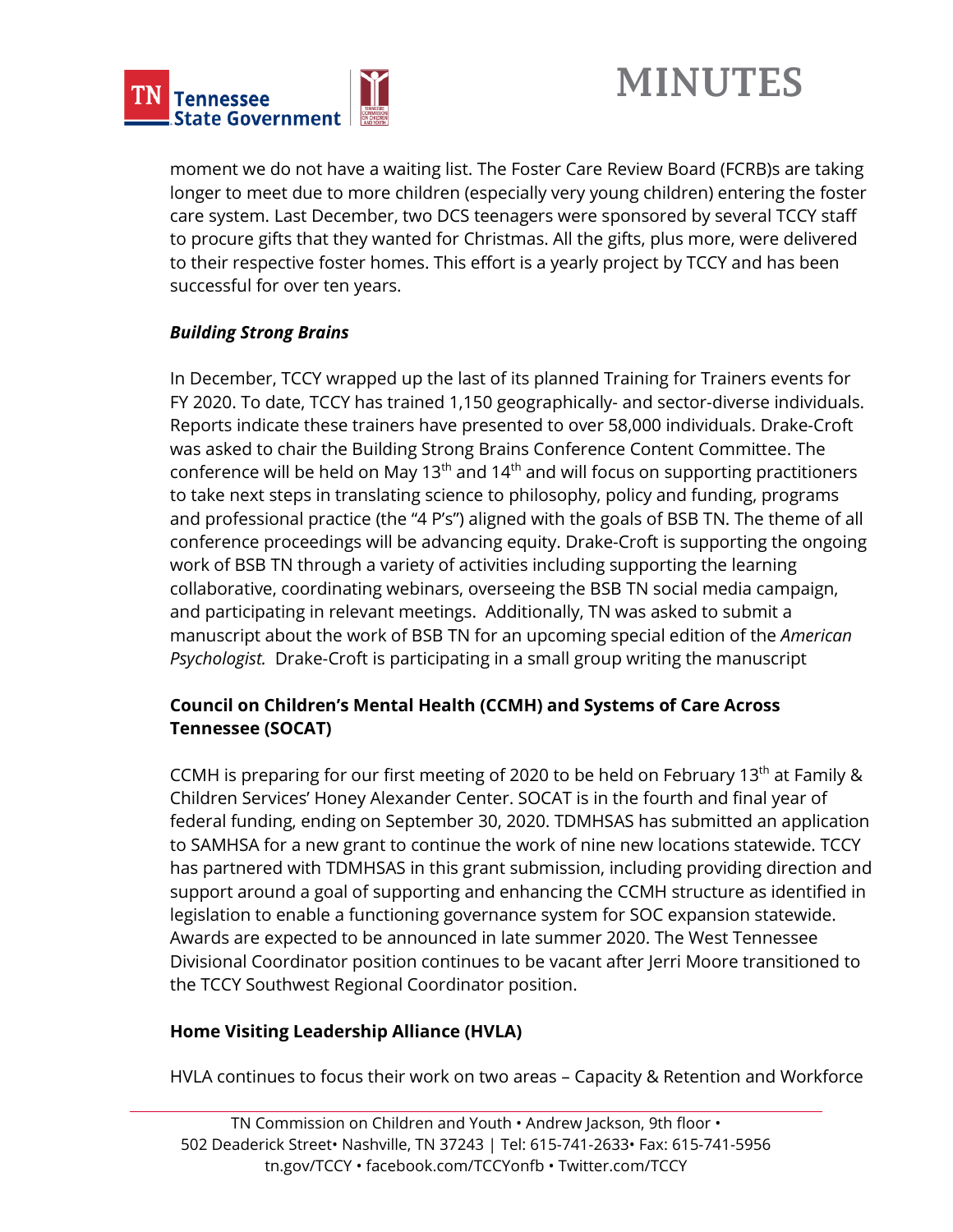

## **MINUTES**

Development. Carla Snodgrass from Health provided a high-level, brief overview of the status of TANF funding to expand evidence-based home visiting. The Commissioner of DHS has testified multiple times before a special joint TANF committee and home visiting has been discussed multiple times as a strong program with proven outcomes.

### **Tennessee Young Child Wellness Council**

A TNYCWC general meeting was held 12/11 at Family and Children's Service's Honey Alexander Center. The meeting featured a presentation from Dale Epstein from Child Trends, who traveled from North Carolina to present to the council. The presentation focused on Early Childhood Integrated Data Systems (ECIDS). Exploring the potential of and advocating for ECIDS has been identified as a priority for the Data Action Team of the TNYCWC. The next general meeting is scheduled for 02/12 from 11 a.m. to 3 p.m. at the Lentz Center and will again feature Action Team breakouts, a legislative update from TCCY's Policy Advocate Steve Petty, as well as programmatic updates from the Early Success Coalition and the Infant and Early Childhood Mental Health Financing Policy State Team. Heather Taylor Griffith of the TN Dept of Mental Health and Substance Abuse Service (TDMHSAS) is departing the Steering Team as she is leaving the Department for a career in the private sector. She will be replaced on the team by Melissa Binkley, currently Director of the Regional Intervention Program at TDMHSAS. The team approved the director's proposal of a monthly newsletter for TNYCWC participants that will provide information on early childhood topics, funding opportunities, and job postings.

### **Second Look Commission**

The 2019 Second Look Commission report was completed and provided to the General Assembly and governor's office. Hargrow will give a full report at the February 2020 full commission meeting. Hargrow discussed the data for this year's case reviews. Total cases this year are fewer than last year. Other data did not change much.

### **Youth Transitions Advisory Council**

A group of MCCY Council members are working together to improve educational issues for transitioning youth. A request was made for volunteers (open to everyone, including staff and members of the Commission) to work on two of the YTAC recommendations to create two task forces to study and resolve transition age youth legal issues and transportation.